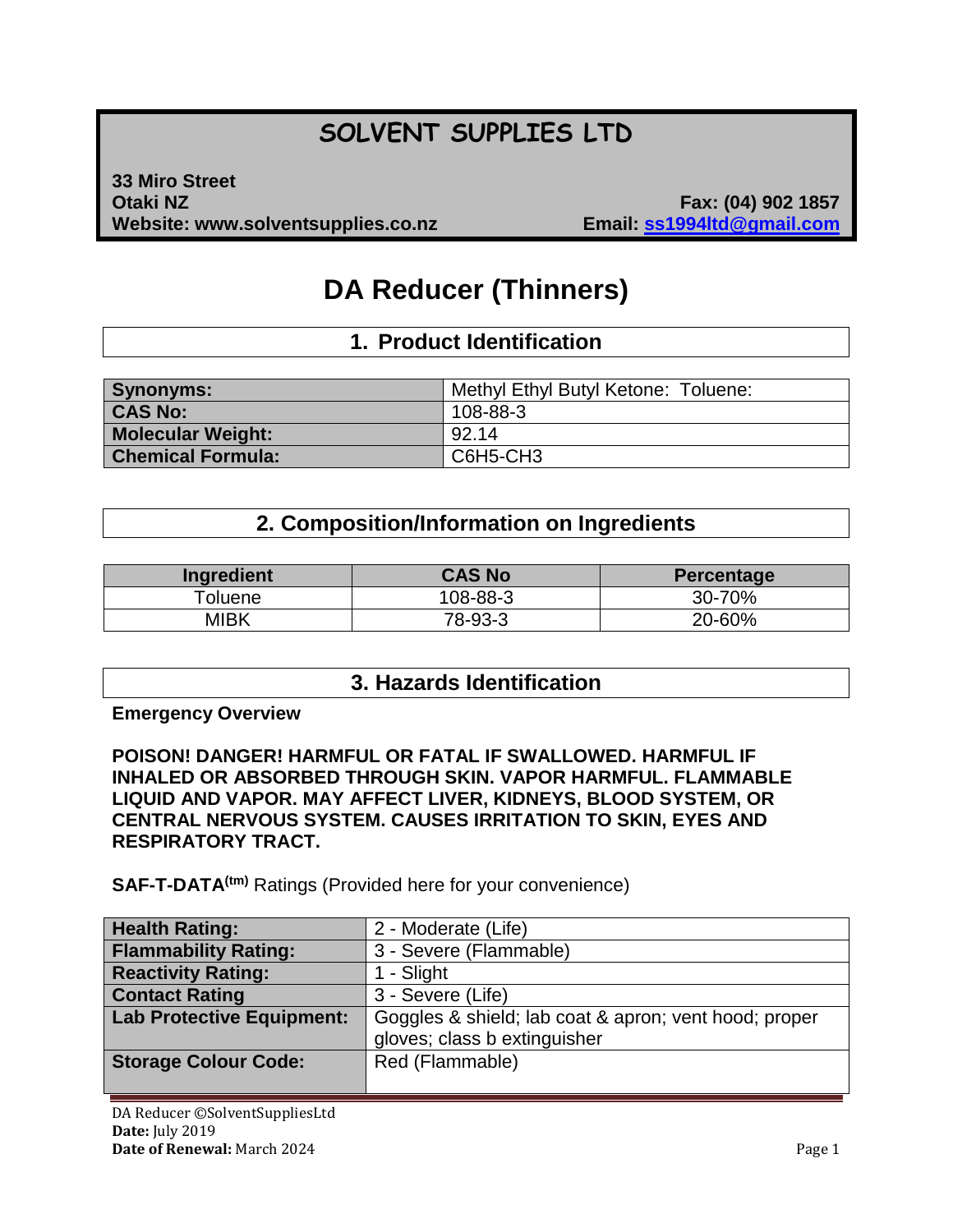# **Potential Health Effects**

### **Inhalation:**

Inhalation may cause irritation of the upper respiratory tract. Symptoms of overexposure may include fatigue, confusion, headache, dizziness and drowsiness. Peculiar skin sensations (e. g. pins and needles) or numbness may be produced. Very high concentrations may cause unconsciousness and death.

### **Ingestion:**

Swallowing may cause abdominal spasms and other symptoms that parallel overexposure from inhalation. Aspiration of material into the lungs can cause chemical pneumonitis, which may be fatal.

### **Skin Contact:**

Causes irritation. May be absorbed through skin.

### **Eye Contact:**

Causes severe eye irritation with redness and pain.

### **Chronic Exposure:**

Reports of chronic poisoning describe anemia, decreased blood cell count and bone marrow hyperplasia. Liver and kidney damage may occur. Repeated or prolonged contact has a defatting action, causing drying, redness, dermatitis. Exposure to toluene may affect the developing fetus.

## **Aggravation of Pre-existing Conditions:**

Persons with pre-existing skin disorders or impaired liver or kidney function may be more susceptible to the effects of this substance. Alcoholic beverage consumption can enhance the toxic effects of this substance.

# **4. First Aid Measures**

#### **Inhalation:**

If inhaled, remove to fresh air. If not breathing, give artificial respiration. If breathing is difficult, give oxygen. CALL A PHYSICIAN IMMEDIATELY.

### **Ingestion:**

Aspiration hazard. If swallowed, DO NOT INDUCE VOMITING. Give large quantities of water. Never give anything by mouth to an unconscious person. Get medical attention immediately. If vomiting occurs, keep head below hips to prevent aspiration into lungs.

### **Skin Contact:**

In case of contact, immediately flush skin with plenty of soap and water for at least 15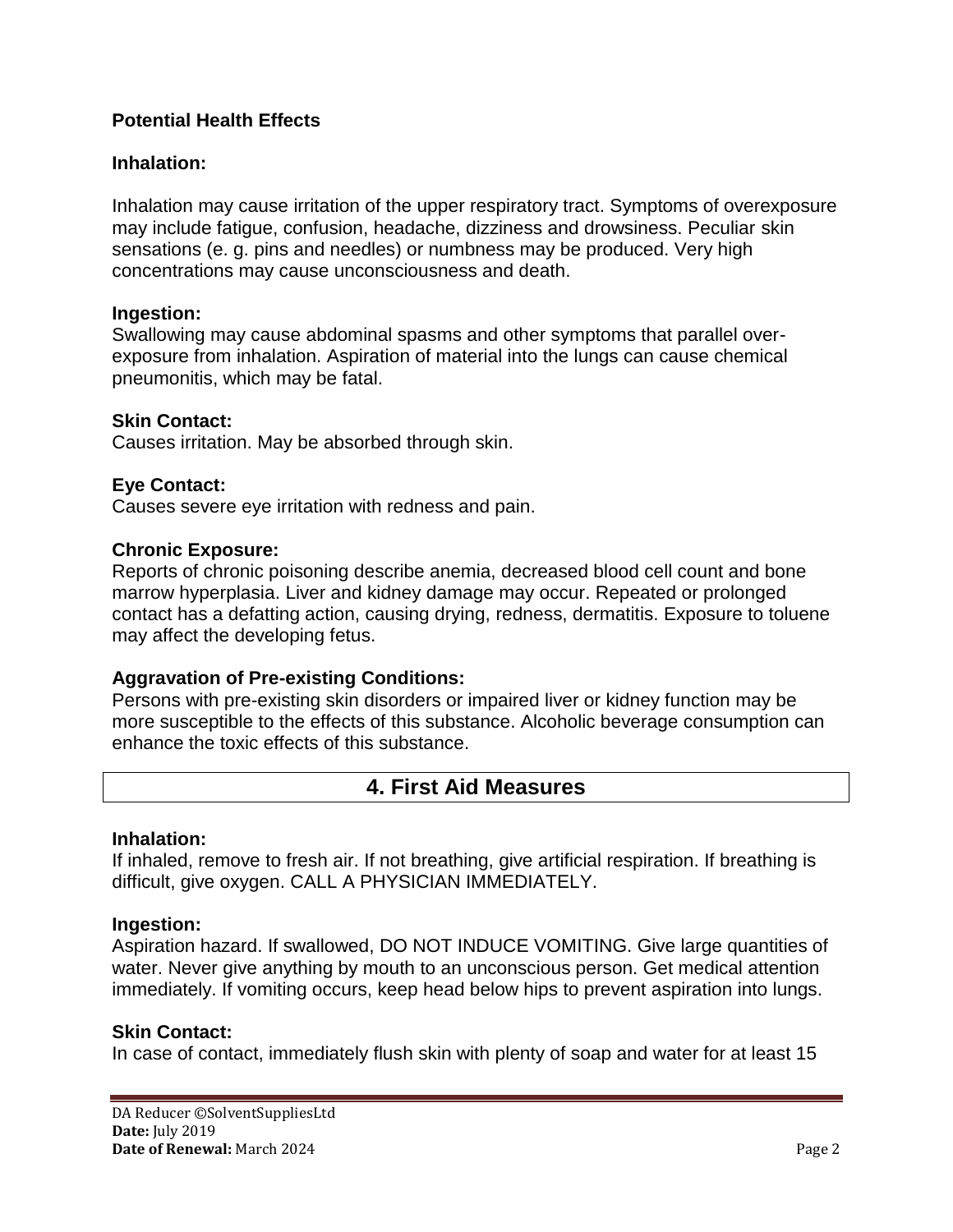minutes while removing contaminated clothing and shoes. Wash clothing before reuse. Call a physician immediately.

# **Eye Contact:**

Immediately flush eyes with plenty of water for at least 15 minutes, lifting lower and upper eyelids occasionally. Get medical attention immediately.

| Fire:                                |                                                                                                                                                                                                                                                                                    |
|--------------------------------------|------------------------------------------------------------------------------------------------------------------------------------------------------------------------------------------------------------------------------------------------------------------------------------|
| <b>Flash point:</b>                  | 7C (45F) CC                                                                                                                                                                                                                                                                        |
| Auto ignition temperature:           | 422C (792F)                                                                                                                                                                                                                                                                        |
| Flammable limits in air % by volume: | lel: 1.1; uel: 7.1                                                                                                                                                                                                                                                                 |
| <b>Flammable liquid and vapor</b>    | Dangerous fire hazard when exposed to<br>heat or flame. Vapors can flow along<br>surfaces to distant ignition source and<br>flash back.                                                                                                                                            |
| <b>Explosion:</b>                    | Above flash point, vapor-air mixtures are<br>explosive within flammable limits noted<br>above. Contact with strong oxidizers may<br>cause fire or explosion. Sensitive to static<br>discharge                                                                                      |
| <b>Fire Extinguishing Media:</b>     | Dry chemical, foam or carbon dioxide.<br>Water may be used to flush spills away<br>from exposures and to dilute spills to non-<br>flammable mixtures.                                                                                                                              |
| <b>Special Information:</b>          | In the event of a fire, wear full protective<br>clothing and NIOSH-approved self-<br>contained breathing apparatus with full<br>face piece operated in the pressure<br>demand or other positive pressure mode.<br>Water spray may be used to keep fire<br>exposed containers cool. |

# **5. Fire Fighting Measures**

# **6. Accidental Release Measures**

Ventilate area of leak or spill. Remove all sources of ignition. Wear appropriate personal protective equipment as specified in Section 8. Isolate hazard area. Keep unnecessary and unprotected personnel from entering. Contain and recover liquid when possible. Use non-sparking tools and equipment. Collect liquid in an appropriate container or absorb with an inert material (e. g., vermiculite, dry sand, earth), and place in a chemical waste container. Do not use combustible materials, such as saw dust.

Do not flush to sewer! If a leak or spill has not ignited, use water spray to disperse the vapors, to protect personnel attempting to stop leak, and to flush spills away from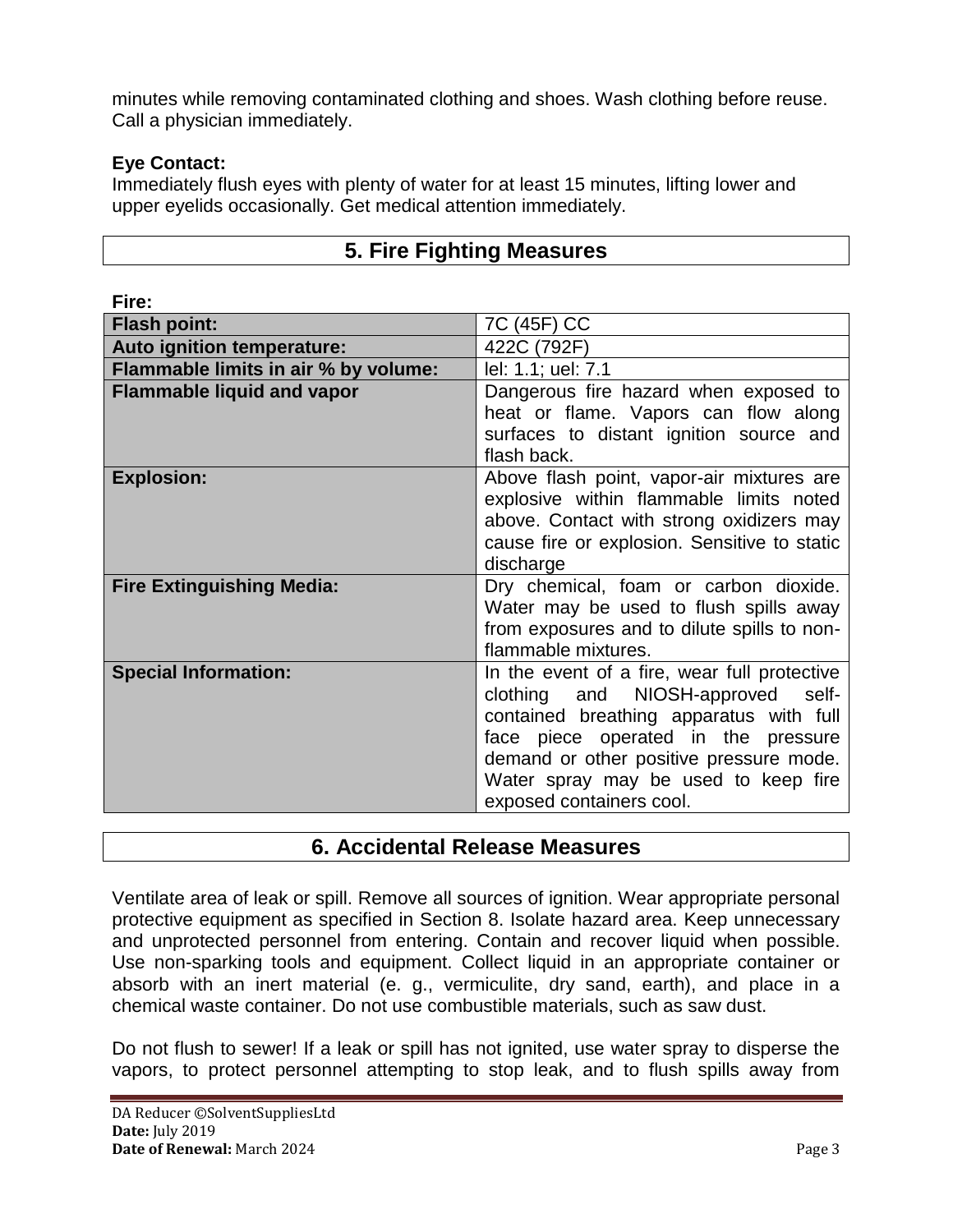exposures. Regulations require reporting spills and releases to soil, water and air in excess of reportable quantities. .

# **7. Handling and Storage**

Protect against physical damage. Store in a cool, dry well-ventilated location, away from any area where the fire hazard may be acute. Outside or detached storage is preferred. Separate from incompatibles. Containers should be bonded and grounded for transfers to avoid static sparks. Storage and use areas should be No Smoking areas. Use nonsparking type tools and equipment, including explosion proof ventilation. Containers of this material may be hazardous when empty since they retain product residues (vapors, liquid); observe all warnings and precautions listed for the product.

# **8. Exposure Controls/Personal Protection**

# **Airborne Exposure Limits:**

Toluene:

- OSHA Permissible Exposure Limit (PEL):

200 ppm (TWA); 300 ppm (acceptable ceiling conc.); 500 ppm (maximum conc.).

- ACGIH Threshold Limit Value (TLV):

50 ppm (TWA) skin, A4 - Not Classifiable as a Human Carcinogen.

# **Ventilation System:**

A system of local and/or general exhaust is recommended to keep employee exposures below the Airborne Exposure Limits. Local exhaust ventilation is generally preferred because it can control the emissions of the contaminant at its source, preventing dispersion of it into the general work area. Please refer to the ACGIH document, *Industrial Ventilation, A Manual of Recommended Practices*, most recent edition, for details.

# **Personal Respirators (NIOSH Approved):**

If the exposure limit is exceeded and engineering controls are not feasible, a half-face organic vapor respirator may be worn for up to ten times the exposure limit, or the maximum use concentration specified by the appropriate regulatory agency or respirator supplier, whichever is lowest. A full-face piece organic vapor respirator may be worn up to 50 times the exposure limit, or the maximum use concentration specified by the appropriate regulatory agency or respirator supplier, whichever is lowest. For emergencies or instances where the exposure levels are not known, use a full-face piece positive-pressure, air-supplied respirator. WARNING: Air-purifying respirators do not protect workers in oxygen-deficient atmospheres.

# **Skin Protection:**

Wear impervious protective clothing, including boots, gloves, lab coat, apron or coveralls, as appropriate, to prevent skin contact.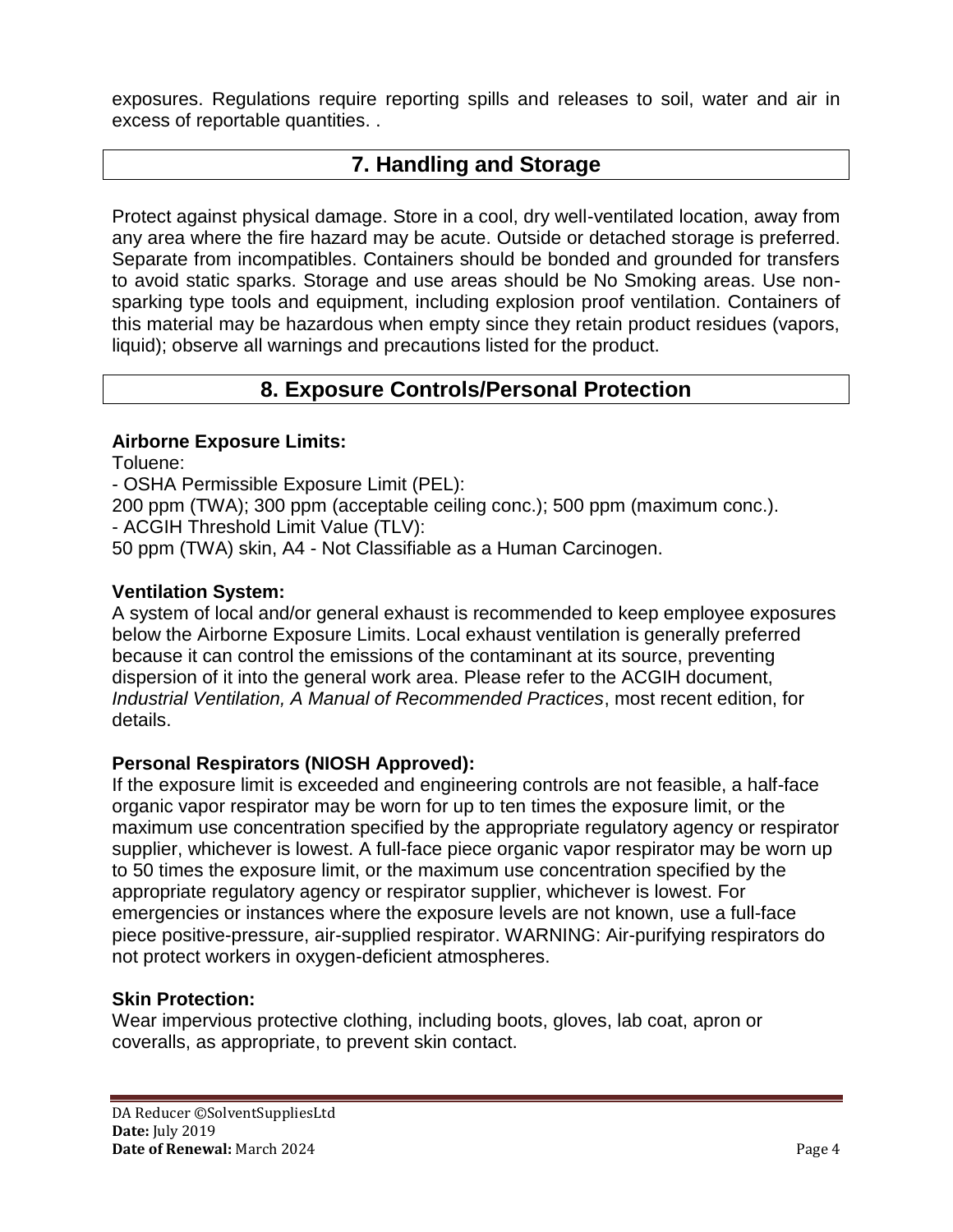### **Eye Protection:**

Use chemical safety goggles and/or a full face shield where splashing is possible. Maintain eye wash fountain and quick-drench facilities in work area.

# **9. Physical and Chemical Properties**

| Appearance:                        | Clear, colorless liquid.           |
|------------------------------------|------------------------------------|
|                                    |                                    |
| Odor:                              | Aromatic benzene-like.             |
|                                    |                                    |
| <b>Solubility:</b>                 | 0.05 gm/100gm water $@$ 20C (68F). |
| <b>Specific Gravity:</b>           | $0.86 \ @ 20C / 4C$                |
| pH:                                | No information found.              |
| % Volatiles by volume @ 21C (70F): | 100                                |
| <b>Boiling Point:</b>              | 111C (232F)                        |
| <b>Melting Point:</b>              | -95C (-139F)                       |
| <b>Vapor Density (Air=1):</b>      | 3.14                               |
| Vapor Pressure (mm Hg):            | 22 @ 20C (68F)                     |
| <b>Evaporation Rate (BuAc=1):</b>  | 2.24                               |

# **10. Stability and Reactivity**

#### **Stability:**

Stable under ordinary conditions of use and storage. Containers may burst when heated.

### **Hazardous Decomposition Products:**

Carbon dioxide and carbon monoxide may form when heated to decomposition.

#### **Hazardous Polymerization:**

Will not occur.

### **Incompatibilities:**

Heat, flame, strong oxidizers, nitric and sulfuric acids, chlorine, nitrogen tetra oxide; will attack some forms of plastics, rubber, coatings.

#### **Conditions to Avoid:**

Heat, flames, ignition sources and incompatibles.

## **11***.* **Toxicological** *Information*

### **Toxicological Data:**

Oral rat LD50: 636 mg/kg; skin rabbit LD50: 14100 uL/kg; inhalation rat LC50: 49 gm/m3/4H; Irritation data: skin rabbit, 500 mg, Moderate; eye rabbit, 2 mg/24H, Severe. Investigated as a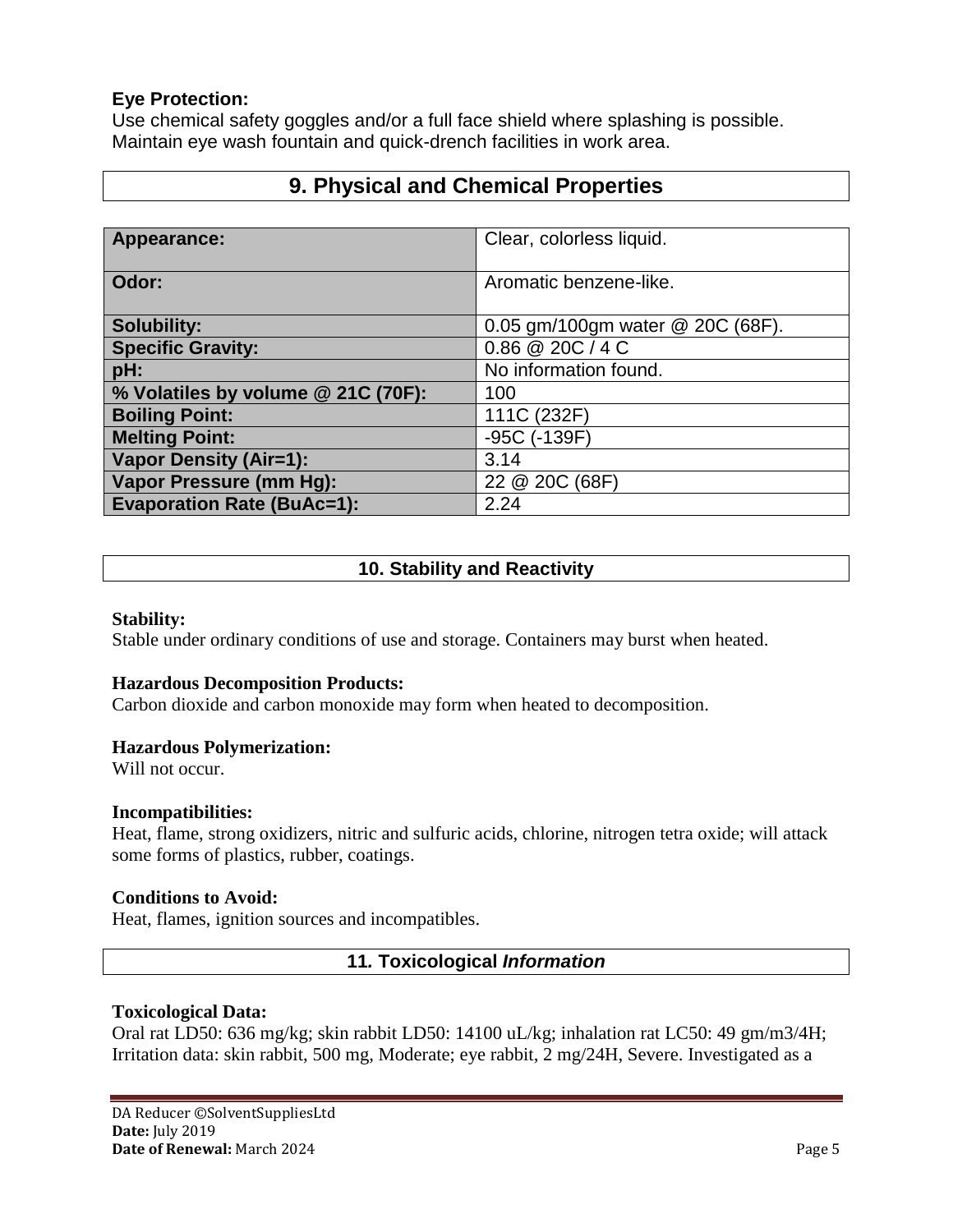tumorigen, mutagen, and reproductive effector.

## **Reproductive Toxicity:**

Has shown some evidence of reproductive effects in laboratory animals.

|                    |    | ---NTP Carcinogen--- |      |
|--------------------|----|----------------------|------|
| Ingredient         |    | Known Anticipated    | IARC |
| Category           |    |                      |      |
|                    |    |                      |      |
| Toluene (108-88-3) | Nο | Nο                   |      |

# **12. Ecological Information**

### **Environmental Fate:**

When released into the soil, this material may evaporate to a moderate extent. When released into the soil, this material is expected to leach into groundwater. When released into the soil, this material may biodegrade to a moderate extent. When released into water, this material may evaporate to a moderate extent. When released into water, this material may biodegrade to a moderate extent. When released into the air, this material may be moderately degraded by reaction with photo chemically produced hydroxyl radicals. When released into the air, this material is expected to have a half-life of less than 1 day. This material is not expected to significantly bioaccumulation. This material has a log octanol-water partition coefficient of less than 3.0. Bioconcentration factor = 13.2 (eels).

## **Environmental Toxicity:**

This material is expected to be toxic to aquatic life. The LC50/96-hour values for fish are between 10 and 100 mg/l.

# **13. Disposal Considerations**

Whatever cannot be saved for recovery or recycling should be handled as hazardous waste and sent to a RCRA approved incinerator or disposed in a RCRA approved waste facility. Processing, use or contamination of this product may change the waste management options. State and local disposal regulations may differ from federal disposal regulations. Dispose of container and unused contents in accordance with federal, state and local requirements.

# **14. Transport Information**

#### **Domestic (Land, D.O.T.)**

| <b>Proper Shipping Name:</b> | DA Reducer |
|------------------------------|------------|
| <b>Hazard Class:</b>         |            |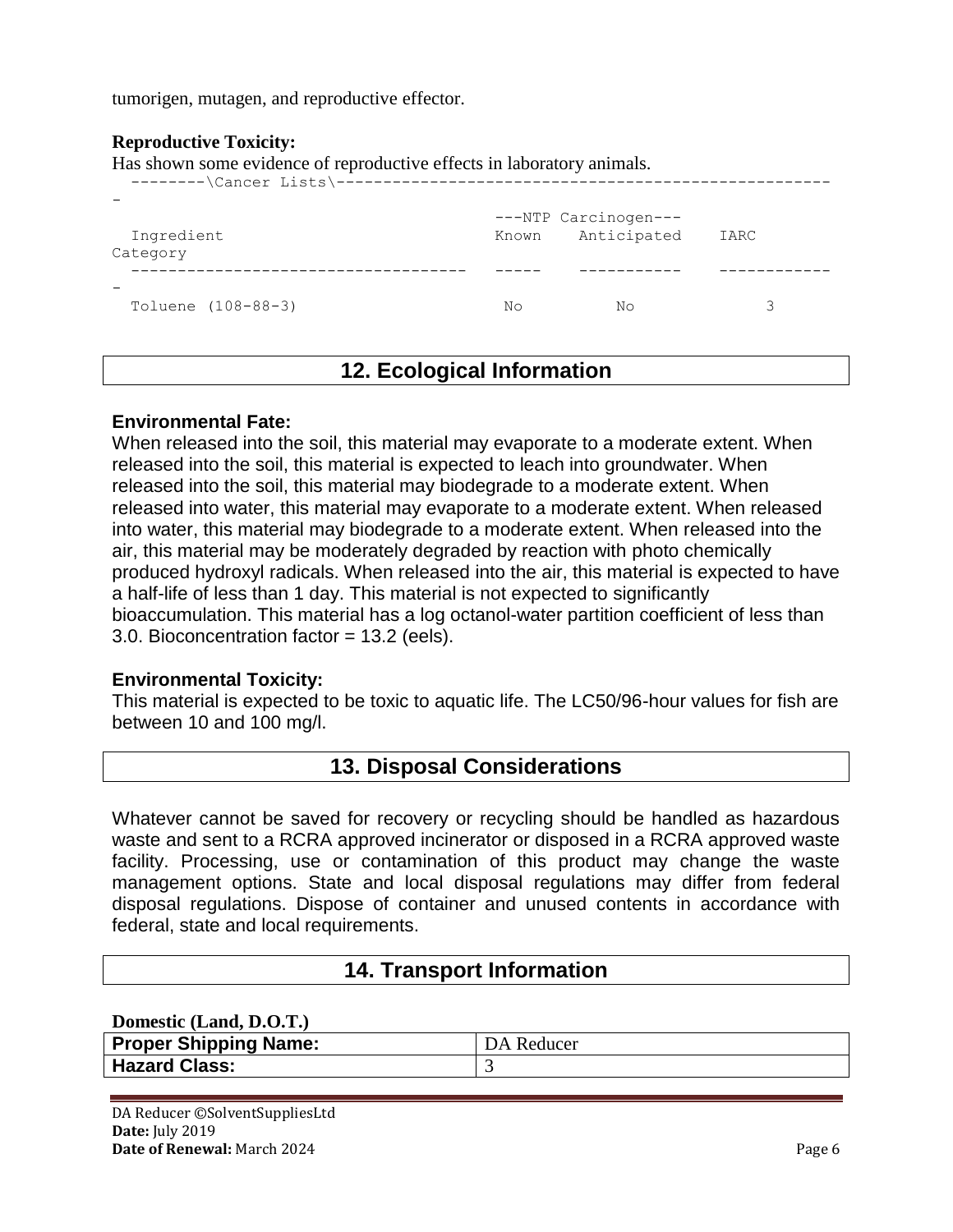| <b>UN/NA:</b>                          | <b>UN1263</b> |
|----------------------------------------|---------------|
| <b>Packing Group:</b>                  | $_{\rm II}$   |
| Information reported for product/size: | 390LB         |
| International (Water, I.M.O.)          |               |
|                                        |               |
| <b>Proper Shipping Name:</b>           | DA Reducer    |
| <b>Hazard Class:</b>                   | 3             |
| <b>UN/NA:</b>                          | <b>UN1263</b> |
| <b>Packing Group:</b>                  | $\rm II$      |
| Information reported for product/size: | 390LB         |

# **15. Regulatory Information**

| Chemical Inventory Status - Part 1\--------------------------------- |                                                                                                                  |
|----------------------------------------------------------------------|------------------------------------------------------------------------------------------------------------------|
| Ingredient                                                           | TSCA EC Japan Australia                                                                                          |
| Toluene (108-88-3)                                                   | ------<br>Yes Yes Yes Yes                                                                                        |
|                                                                      | --------\Chemical Inventory Status - Part 2\-----------------------------------<br>--Canada--                    |
| Ingredient                                                           | Korea DSL NDSL Phil.                                                                                             |
| Toluene (108-88-3)                                                   | Yes Yes No<br>Yes                                                                                                |
|                                                                      | --------\Federal, State & International Regulations - Part 1\----------------<br>-SARA 302- ------SARA 313------ |
| Ingredient                                                           | RQ TPQ List Chemical Catg.                                                                                       |
| Toluene (108-88-3)                                                   | No No Yes<br>No                                                                                                  |
|                                                                      | --------\Federal, State & International Regulations - Part 2\----------------<br>-RCRA- -TSCA-                   |
| Ingredient                                                           | CERCLA 261.33 8(d)                                                                                               |
| Toluene (108-88-3)                                                   | 1000 U220<br>No.                                                                                                 |

Chemical Weapons Convention: No TSCA 12(b): No CDTA: Yes SARA 311/312: Acute: Yes Chronic: Yes Fire: Yes Pressure: No Reactivity: No (Pure / Liquid)

#### **WARNING:**

THIS PRODUCT CONTAINS A CHEMICAL(S) KNOWN TO CAUSE BIRTH DEFECTS OR OTHER REPRODUCTIVE HARM.

| <b>New Zealand Hazchem Code:</b> | 3[Y]E                                                  |
|----------------------------------|--------------------------------------------------------|
| <b>Poison Schedule:</b>          | S <sub>6</sub>                                         |
| <b>WHMIS:</b>                    | This MSDS has been prepared according to the           |
|                                  | hazard criteria of the Controlled Products Regulations |